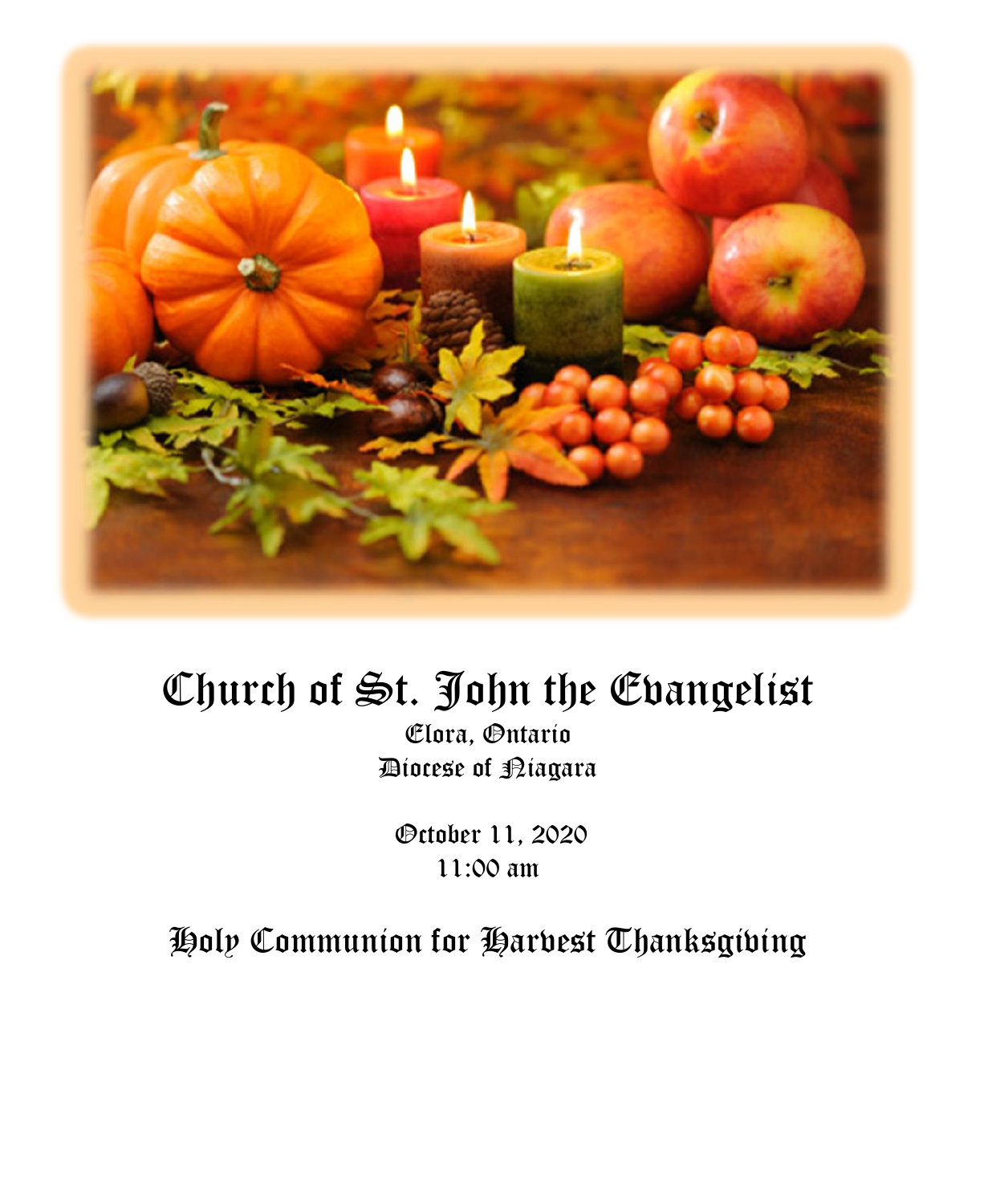# **Harvest Thanksgiving Community Community Community Property Property Property Community Property Property Property**

### **11:00 am Holy Communion with Quartet (BCP)**

#### **Mass Setting Piccolomini Mass** Mozart Number of American Setting Mozart Mozart Mozart Number of American Setting Mozart Number of American Setting American Setting of American Setting American Setting of American Setting

*Notes about your participation in this liturgy:*

*We ask that you wear face masks throughout the liturgy, refrain from congregational singing, and keep your physical distance.*

*A public washroom is available in the narthex for your use.*

*Our purpose is to provide a liturgical experience where you feel safe, develop a connection with others, and gain a sense of being spiritually grounded.*

*This liturgy is being video recorded live for those who are participating with us online from home. Please turn off your cell phone so it does not interfere with our live stream broadcast.*

*All of our guidelines, approved by the diocese, are in place to express our care and commitment to one another.* 

*If you have any questions, please ask one of the Sidespeople. Thank you for your co-operation.*

#### **PRELUDE**

#### **THE COLLECT FOR PURITY**

*Celebrant:* ALMIGHTY God, unto whom all hearts be open, it all desires known, and from whom no secrets are hid: Cleanse the thoughts of our hearts by the inspiration of thy Holy Spirit, that we may perfectly love thee, and worthily magnify thy holy Name; through Christ our Lord. Amen.

#### **SUMMARY OF THE LAW**

*Celebrant:* OUR Lord Jesus Christ said: Hear O Israel, The Lord our God is one Lord; and thou shalt love the Lord thy God with all thy heart, and with all thy soul, and with all thy mind, and with all thy strength. This is the first and great commandment. And the second is like unto it: Thou shalt love thy neighbour as thyself. On these two commandments hang all the

Law and the Prophets.

*People:* **Lord, have mercy upon us, and write both these thy laws in our hearts, we beseech thee.**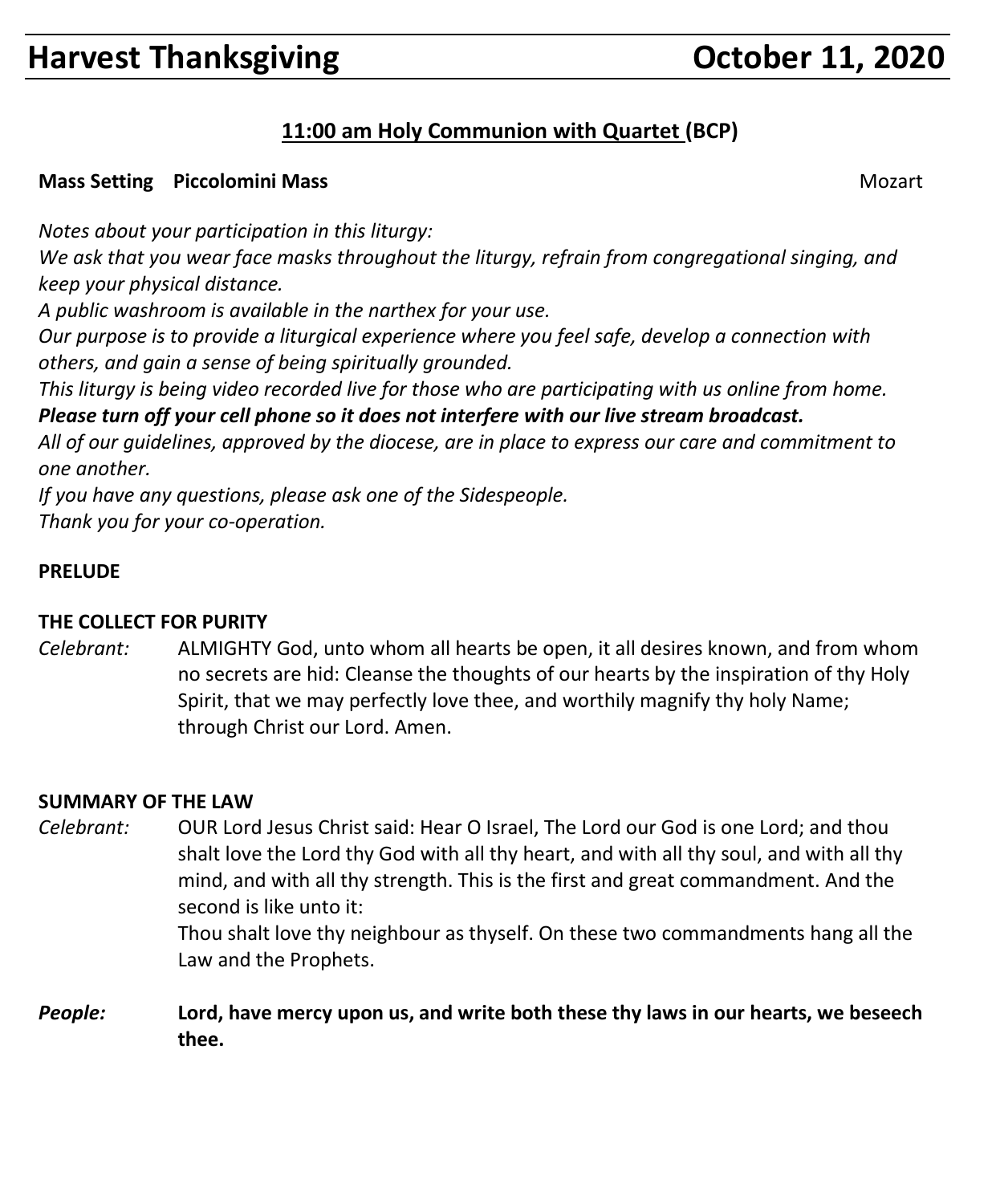#### *Quartet:* Kyrie

Lord, have mercy upon us. Christ, have mercy upon us. Lord, have mercy upon us.

#### **COLLECT FOR THANKSGIVING**

*Celebrant:* O most merciful Father, we humbly thank thee for all thy gifts so freely bestowed upon us, for life and health and safety; for power to work and leisure to rest; for all that is beautiful in creation and in the lives of all people; above all we thank thee for our spiritual mercies in Christ Jesus our Lord; who with thee and the Holy Spirit liveth and reigneth, one God, for ever and ever.

*People:* **Amen.**

#### **READINGS**

#### **Psalm 65**

*(said responsively by verse)*

Praise is due to you, O God, in Zion; and to you shall vows be performed,

#### **O you who answer prayer! To you all flesh shall come.**

When deeds of iniquity overwhelm us, you forgive our transgressions.

#### **Happy are those whom you choose and bring near to live in your courts. We shall be satisfied with the goodness of your house, your holy temple.**

By awesome deeds you answer us with deliverance, O God of our salvation; you are the hope of all the ends of the earth and of the farthest seas.

#### **By your strength you established the mountains; you are girded with might.**

You silence the roaring of the seas, the roaring of their waves, the tumult of the peoples.

#### **Those who live at earth's farthest bounds are awed by your signs; you make the gateways of the morning and the evening shout for joy.**

You visit the earth and water it, you greatly enrich it; the river of God is full of water; you provide the people with grain, for so you have prepared it.

#### **You water its furrows abundantly, settling its ridges, softening it with showers, and blessing its growth.**

You crown the year with your bounty; your wagon tracks overflow with richness.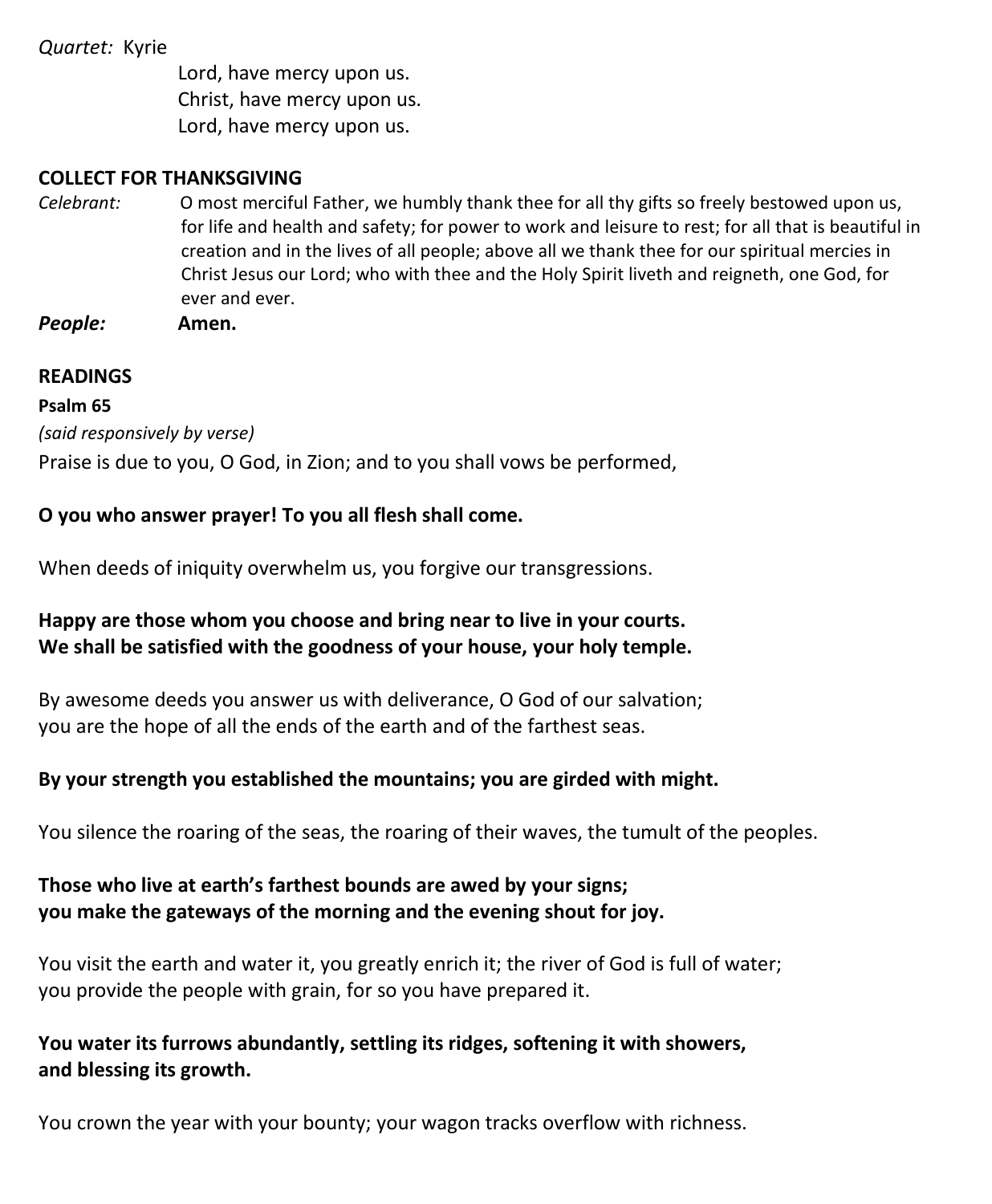#### **The pastures of the wilderness overflow, the hills gird themselves with joy,**

the meadows clothe themselves with flocks, the valleys deck themselves with grain, they shout and sing together for joy.

Glory be to the Father, and to the Son, and to the Holy Ghost.

#### **As it was at the beginning, is now, and ever shall be, world without end. Amen.**

#### **Gospel Luke 17.11-19**

*Please stand as you are able.*

*Reader:*The Lord be with you.

- *People: And with thy spirit.*
- *Reader:* The Holy Gospel is written in the 17<sup>th</sup> chapter of the gospel according to St. Luke, beginning at the 11<sup>th</sup> verse.

#### *People:* **Glory be to thee, O Lord.**

*Reader:* On the way to Jerusalem Jesus was going through the region between Samaria and Galilee. As he entered a village, ten lepers approached him. Keeping their distance, they called out, saying, "Jesus, Master, have mercy on us!" When he saw them, he said to them, "Go and show yourselves to the priests." And as they went, they were made clean. Then one of them, when he saw that he was healed, turned back, praising God with a loud voice. He prostrated himself at Jesus' feet and thanked him. And he was a Samaritan. Then Jesus asked, "Were not ten made clean? But the other nine, where are they? Was none of them found to return and give praise to God except this foreigner?" Then he said to him, "Get up and go on your way; your faith has made you well."

The Gospel of Christ.

#### *People:* **Praise be to thee, O Christ.**

#### *Celebrant:* I BELIEVE in one God

*People:* **the Father Almighty, Maker of heaven and earth, and of all things visible and invisible:**

> **And in one Lord Jesus Christ, the only begotten Son of God, begotten of the Father before all worlds; God, of God; light, of light; very God, of very God; begotten, not made; being of one substance with the Father; through whom all things were made: who for us and for our salvation came down from heaven, and was incarnate by the Holy Ghost of the Virgin Mary, and was made man, and was crucified also for us under Pontius Pilate. He suffered and was buried, and the**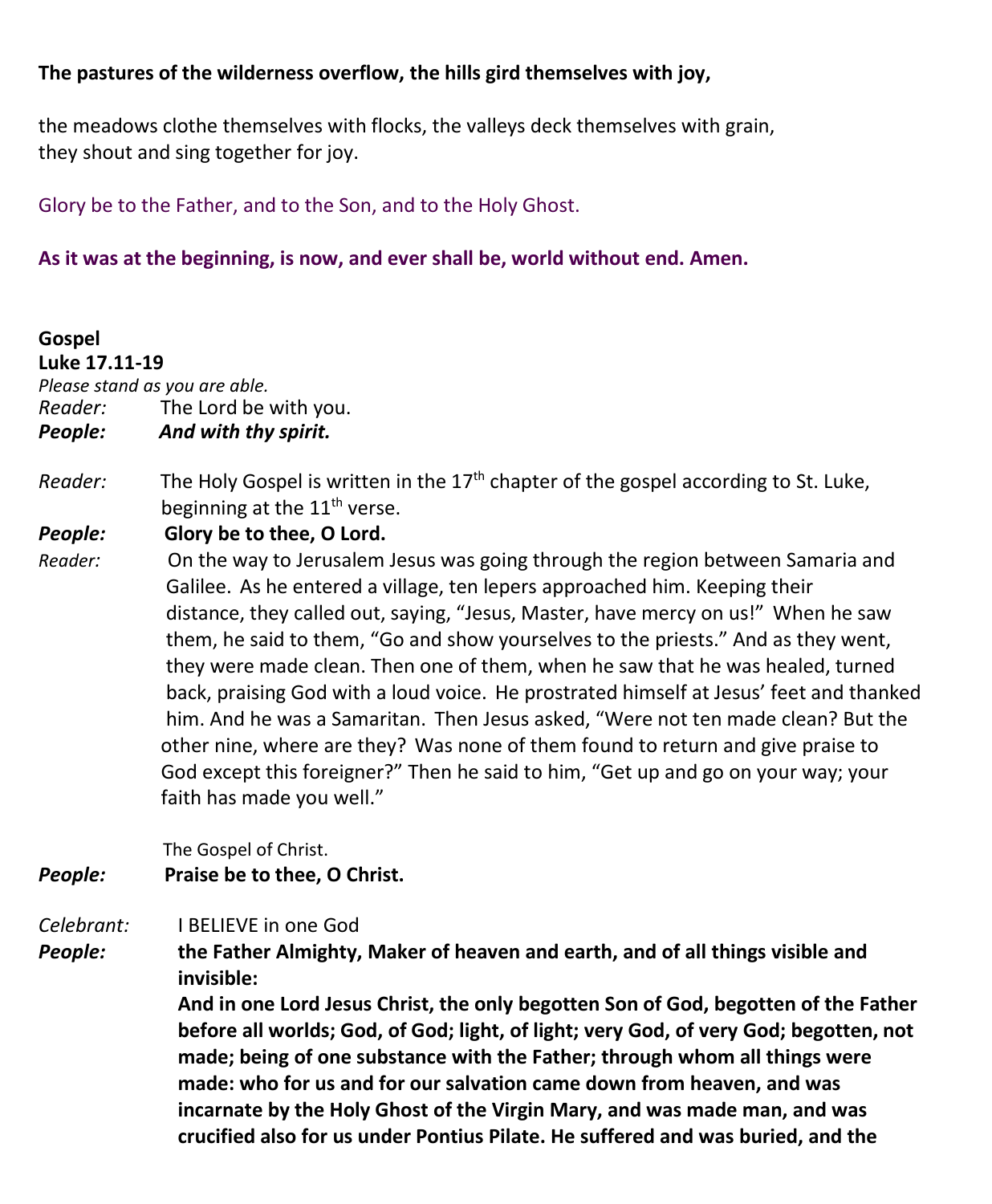**third day he rose again according to the Scriptures, and ascended into heaven, and sitteth on the right hand of the Father. And he shall come again with glory to judge both the quick and the dead: whose kingdom shall have no end. And I believe in the Holy Ghost, the Lord, the Giver of life, who proceedeth from the Father and the Son, who with the Father and the Son together is worshipped and glorified, who spake by the prophets. And I believe one, holy, catholic, and apostolic church. I acknowledge one baptism for the remission of sins. And I look for the resurrection of the dead, and the life of the world to come. Amen.**

**SERMON** *The Rev'd Paul Walker, Rector*

#### **PREPARATION OF THE GIFTS**

*While there is no offering collected, you can continue to give gifts to support the ministry of St. John's:*

> o*Through E-transfer to [treasurer.stjohnselora@gmail.com](mailto:treasurer.stjohnselora@gmail.com)* o*Online at [www.niagaraanglican.ca/donate](http://www.niagaraanglican.ca/donate)* o*Through the mail slot of the Parish Centre door on Geddes Street* o*In the stationary Offertory Box inside the EXIT doors of the church*

*"Those who sowed with tears will reap with songs of joy" - Psalm 126:6*

*The Quartet will sing a hymn during the Preparation of the Gifts.*

#### **QUARTET** *We Praise You O God*

#### **INTERCESSIONS**

*Celebrant:* Let us pray for Christ's holy Catholic Church. Let us pray for peace on earth and for the unity of all Christian people. Let us pray for our all who proclaim the gospel in this community, our diocese and around the world. Let us remember before God all of our loved ones who have departed this life and are at rest. Let us pray for the whole state of Christ's Church militant here in earth.

*Leader:* ALMIGHTY and everliving God, who by thy holy Apostle hast taught us to make prayers and supplications, and to give thanks, for all people: we humbly beseech thee most mercifully to accept our alms and oblations, and to receive these our prayers, which we offer unto thy Divine Majesty; beseeching thee to inspire continually the universal Church with the spirit of truth, unity, and concord: And grant that all they that do confess thy holy Name may agree in the truth of thy holy Word, and live in unity and godly love. Lord, in thy mercy.

*People***: Hear our prayer.**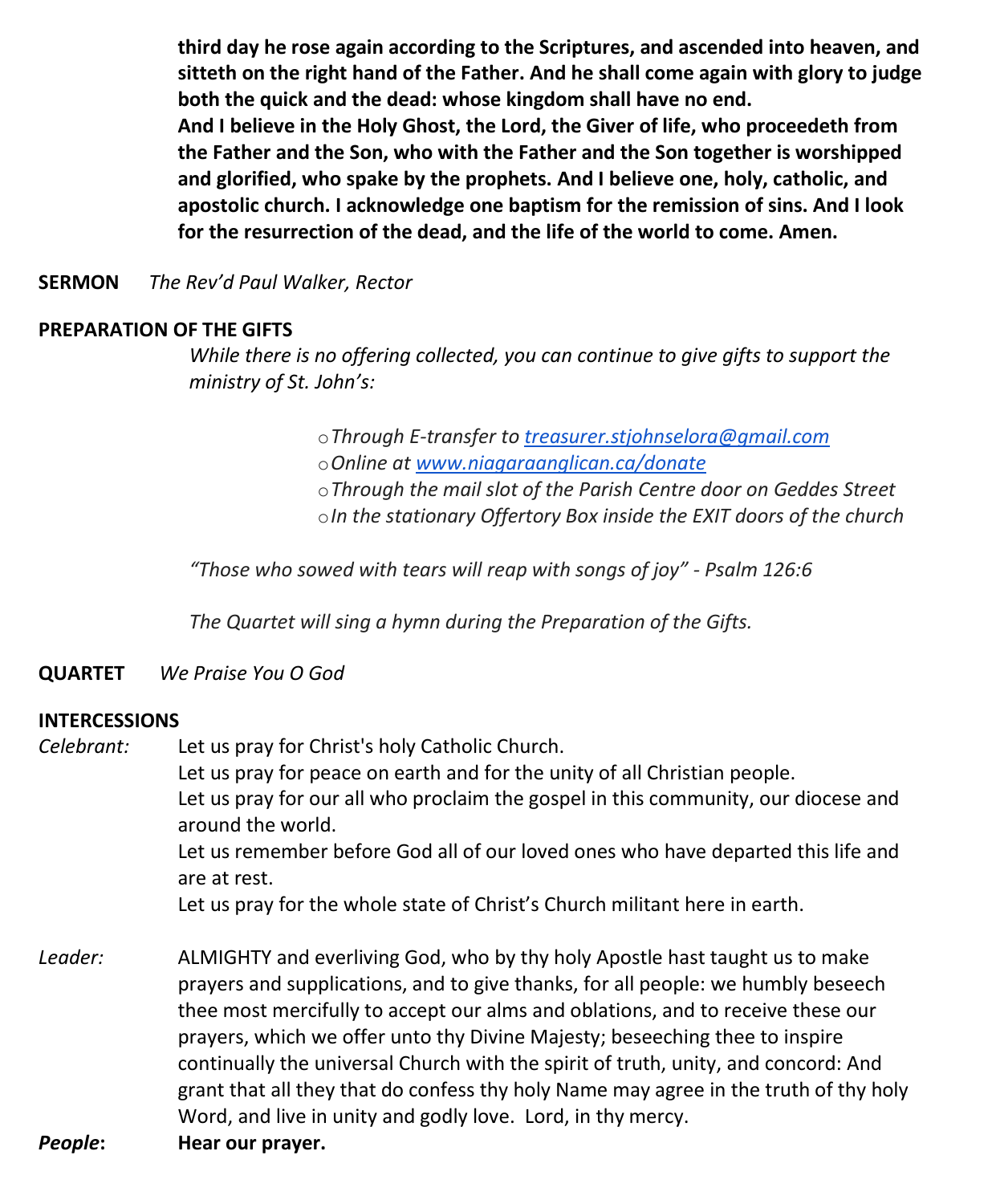- *Leader:* We beseech thee also to lead all nations in the way of righteousness; and so to guide and direct their governors and rulers, that thy people may enjoy the blessings of freedom and peace: And grant unto thy servant ELIZABETH our Queen, and to all that are put in authority under her, that they may truly and impartially administer justice, to the maintenance of thy true religion and virtue. Lord, in thy mercy.
- *People***: Hear our prayer.**
- *Leader:* Give grace, O heavenly Father, to all Bishops, Priests, and Deacons, and specially to thy servant Susan, our Bishop, that they may both by their life and doctrine set forth thy true and living Word, and rightly and duly administer thy holy Sacraments: Prosper, we pray thee, all those who proclaim the Gospel of thy kingdom among the nations: And to all thy people give thy heavenly grace, and specially to this congregation here present and all those gathered together with us online, that, with meek heart and due reverence, we may hear and receive thy holy Word; truly serving thee in holiness and righteousness all the days of their life. Lord, in thy mercy.

#### *People***: Hear our prayer.**

*Leader:* And we most humbly beseech thee of thy goodness, O Lord, to comfort and succour all them, who in this transitory life are in trouble, sorrow, need, sickness, or any other adversity, especially those for whom our prayers are desired….. Lord, in thy mercy.

#### *People***: Hear our prayer.**

*Leader*: We remember before thee, O Lord, all thy servants departed this life in thy faith and fear:….. and we bless thy holy Name for all who in life and death have glorified thee; beseeching thee to give us grace that, rejoicing in their fellowship, we may follow their good examples, and with them be partakers of thy heavenly kingdom. Lord in thy mercy.

*People***: Hear our prayer.**

*Leader:* Grant this, O Father, for Jesus Christ's sake, our only Mediator and Advocate, to whom, with thee and the Holy Ghost, be all honour and glory, world without end. *People:* **Amen.**

#### **CONFESSION AND ABSOLUTION**

*Leader:* YE that do truly and earnestly repent you of your sins, and are in love and charity with your neighbours, and intend to lead the new life, following the commandments of God, and walking from henceforth in his holy ways: draw near with faith, and take this holy sacrament to your comfort; and make your humble confession to Almighty God.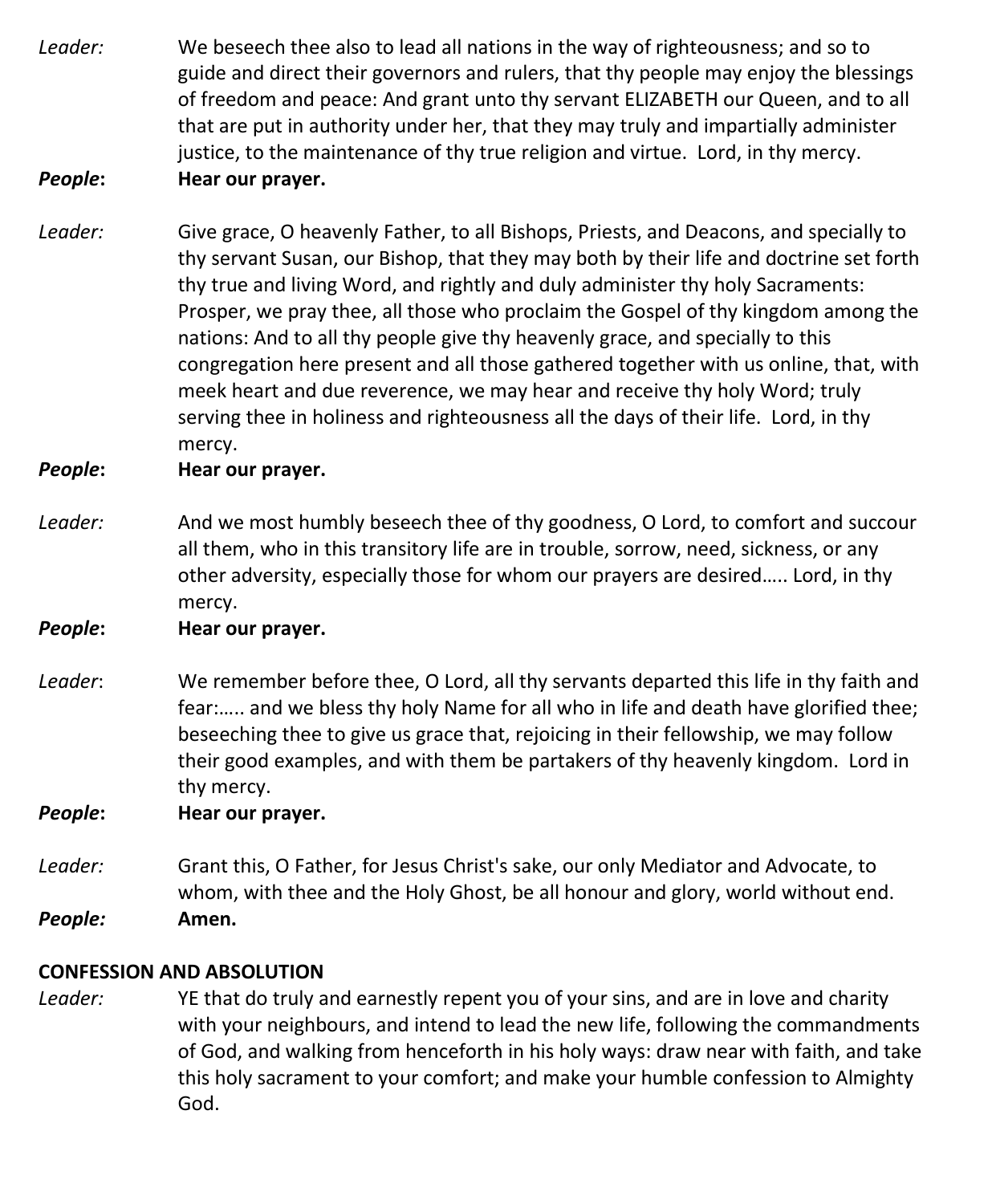*Celebrant:* ALMIGHTY God,

- *All:* **Father of our Lord Jesus Christ, maker of all things, judge of all people: we acknowledge and confess our manifold sins and wickedness, which we from time to time most grievously have committed, by thought, word, and deed, against thy divine majesty. We do earnestly repent, and are heartily sorry for these our misdoings. Have mercy upon us, most merciful Father; for thy Son our Lord Jesus Christ's sake, forgive us all that is past; and grant that we may ever hereafter serve and please thee in newness of life, to the honour and glory of thy Name; through Jesus Christ our Lord. Amen.**
- *Celebrant:* ALMIGHTY God, our heavenly Father, who of his great mercy hath promised forgiveness of sins to all them that with hearty repentance and true faith turn unto him: have mercy upon you; pardon and deliver you from all your sins; confirm and strengthen you in all goodness; and bring you to everlasting life; through Jesus Christ our Lord.
- *All:* **Amen.**
- *Leader:* Hear what comfortable words our Saviour Christ saith unto all that truly turn to him: Come unto me all that labour and are heavy laden, and I will refresh you. - *Matthew 11:28*

God so loved the world, that he gave his only begotten Son, to the end that all that believe in him should not perish, but have eternal life. - *John 3:16.*

Hear also what Saint Paul saith:

This is a true saying, and worthy of all to be received, that Christ Jesus came into the world to save sinners. - *1 Timothy 1:15.*

Hear also what Saint John saith.

If any one sin, we have an Advocate with the Father, Jesus Christ the righteous; and he is the propitiation for our sins. - *1 St John 2:1, 2*.

#### **THANKSGIVING AND CONSECRATION**

*Quartet stands*

- *Celebrant:* The Lord be with you;
- *Quartet:* And with thy spirit.
- Celebrant: Lift up your hearts;
- *Quartet:* We lift them up unto the Lord.

*Celebrant:* Let us give thanks unto our Lord God;

- Quartet: It is meet and right so to do.
- *Celebrant:* It is very meet, right, and our bounden duty, that we should at all times, and in all places, give thanks unto thee, O Lord, Holy Father, Almighty, Everlasting God, Creator and Preserver of all things. Therefore with angels and archangels, and with all the company of heaven, we laud

aQnd magnify thy glorious Name; evermore praising thee and saying: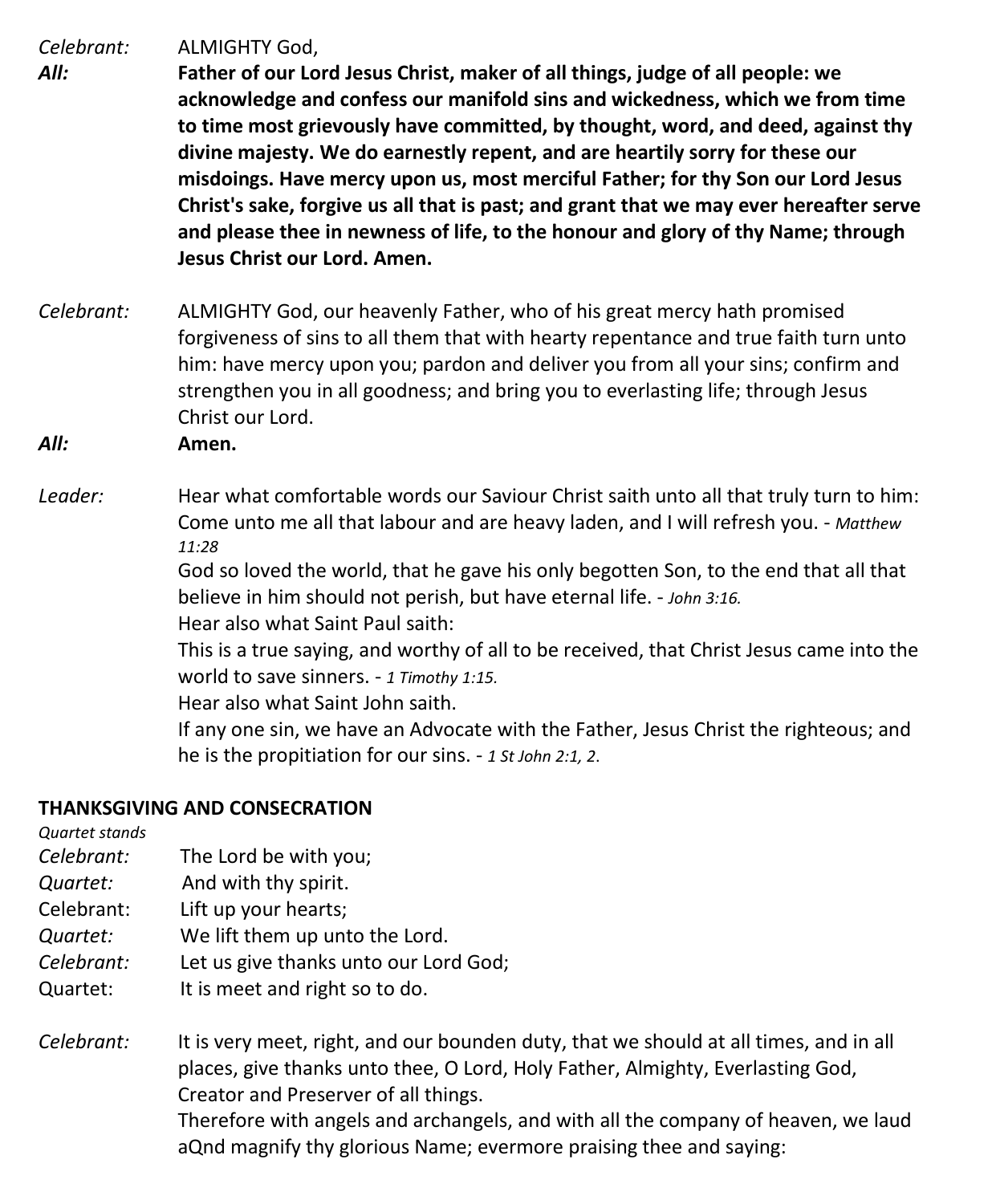*Quartet* **Holy, Holy, Holy, Lord God of hosts,**  heaven and earth are full of thy glory. Glory be to thee, O Lord Most High.

#### **PRAYER OF CONSECRATION**

*Celebrant*: BLESSING and glory and thanksgiving be unto thee Almighty God, our heavenly Father, who of thy tender mercy didst give thine only Son Jesus Christ to take our nature upon him, and to suffer death upon the Cross for our redemption; who made there, by his one oblation of himself once offered, a full, perfect, and sufficient sacrifice, oblation, and satisfaction, for the sins of the whole world; and did institute, and in his holy Gospel command us to continue, a perpetual memorial of that his precious death, until his coming again.

> Hear us, O merciful Father, we most humbly beseech thee; and grant that we receiving these thy creatures of bread and wine, according to thy Son our Saviour Jesus Christ's holy institution, in remembrance of his death and passion, may be partakers of his most blessed Body and Blood; who, in the same night that he was betrayed, took Bread; and, when he had given thanks, he brake it; and gave it to his disciples, saying, Take, eat; this is my Body which is given for you: Do this in remembrance of me.

> Likewise after supper he took the Cup; and, when he had given thanks, he gave it to them, saying, Drink ye all, of this; for this is my Blood of the new Covenant, which is shed for you and for many for the remission of sins: Do this, as oft as ye shall drink it, in remembrance of me.

Wherefore, O Father, Lord of heaven and earth, we thy humble servants, with all thy holy Church, remembering the precious death of thy beloved Son, his mighty resurrection, and glorious ascension, and looking for his coming again in glory, do make before thee, in this sacrament of the holy Bread of eternal life and Cup of everlasting salvation, the memorial which he hath commanded; And we entirely desire thy fatherly goodness mercifully to accept this our sacrifice of praise and thanksgiving, most humbly beseeching thee to grant, that by the merits and death of thy Son Jesus Christ, and through faith in his blood, we and all thy whole Church may obtain remission of our sins, and all other benefits of his passion; and we pray that by the power of thy Holy Spirit, all we who are partakers of this holy Communion may be fulfilled with thy grace and heavenly benediction; through Jesus Christ our Lord, by whom and with whom, in the unity of the Holy Spirit, all honour and glory be unto thee, O Father Almighty, world without end.

*All:* **Amen.**

*Celebrant:* The peace of the Lord be always with you;

*All:* **And with thy Spirit.**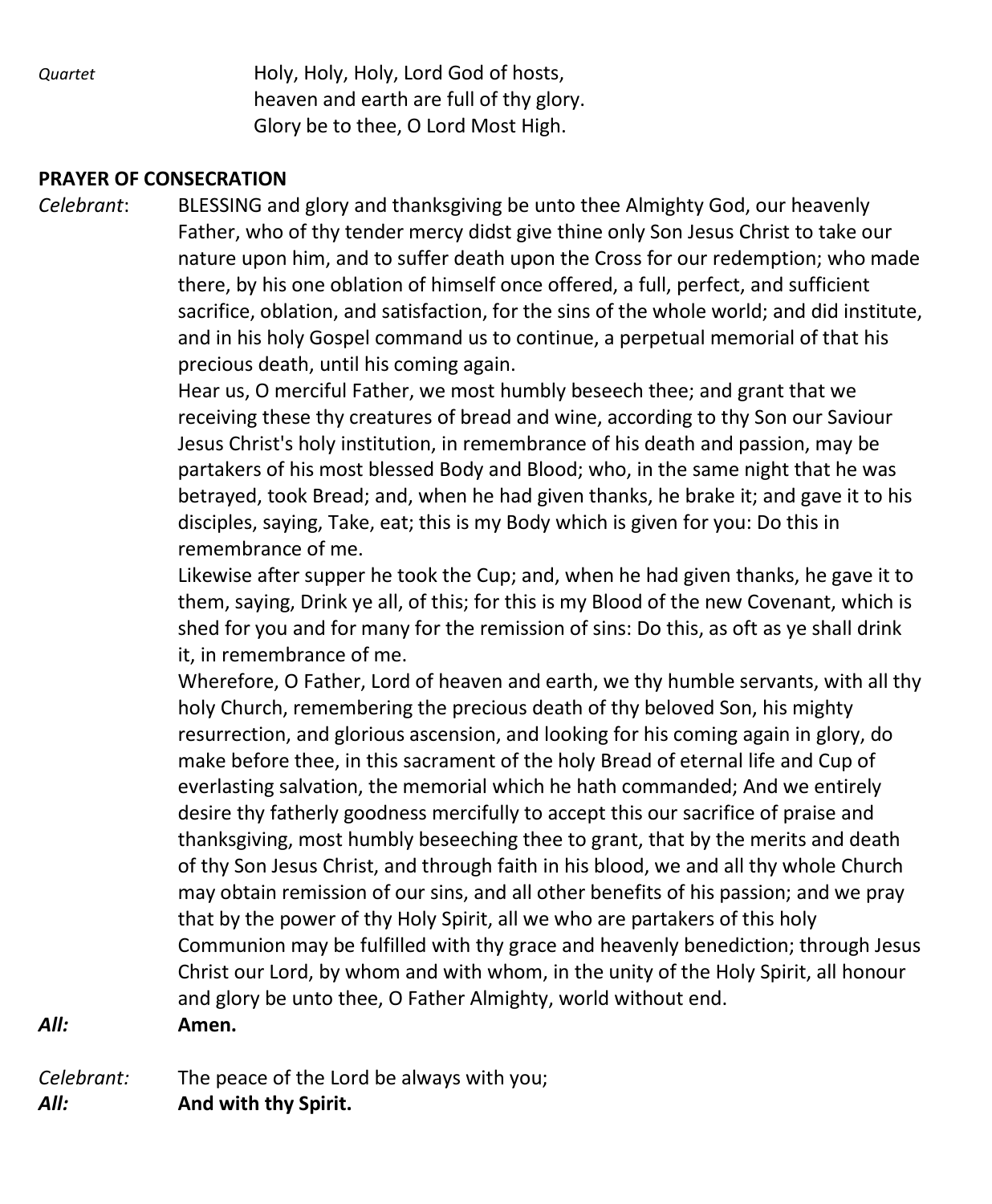*All:* **WE do not presume to come to this thy Table, O merciful Lord, Trusting in our own righteousness, but in thy manifold and great mercies. We are not worthy so much as to gather up the crumbs under thy table. But thou art the same Lord, whose property is always to have mercy: grant us therefore, gracious Lord, so to eat the flesh of thy dear Son Jesus Christ, that our sinful bodies may be made clean by his body, and our souls washed through his most precious blood, and that we may evermore dwell in him, and he in us. Amen.**

Quartet Agnus Dei

#### Administration of Communion

Please stay in your seat as a member of the clergy will bring the sacrament to you. If you prefer not to receive the sacrament, you are invited to cross your hands over your chest to indicate that you would *prefer a blessing. When the priest offers you the sacrament, please wait until the clergy is beyond your two meter physical distance, remove your face mask, and consume the host (bread). The sacrament is offered in one kind only. The Celebrant partakes of the chalice on behalf of the entire community, gathered in person and online.*

**Anthem** *(Quartet) How Beautiful upon the Mountains* Stainer

#### **PRAYERS AFTER COMMUNION**

*Celebrant:* Let us pray.

OUR Father

- *All:* **who art in heaven, hallowed be thy name, thy kingdom come, thy will be done, on earth as it is in heaven. Give us this day our daily bread; and forgive us our trespasses, as we forgive them that trespass against us; and lead us not into temptation, but deliver us from evil. For thine is the kingdom, the power, and the glory, for ever and ever. Amen.**
- *Celebrant:* Almighty and everliving God, we most heartily thank thee that thou dost graciously feed us, in these holy mysteries, with the spiritual food of the most precious body and blood of thy Son our saviour Jesus Christ; assuring us thereby of thy favour and goodness towards us; and that we are living members of his mystical body, which is the blessed company of all faithful people; and are also heirs through hope of thy everlasting kingdom.
- *All:* **And here we offer and present unto thee, O Lord, ourselves, our souls and bodies, to be a reasonable, holy, and living sacrifice unto thee. And although we are unworthy, yet we beseech thee to accept this our bounden duty and service, not weighing our merits, but pardoning our offences; through Jesus Christ our Lord, to whom, with thee and the Holy Ghost, be all honour and glory, world without end. Amen.**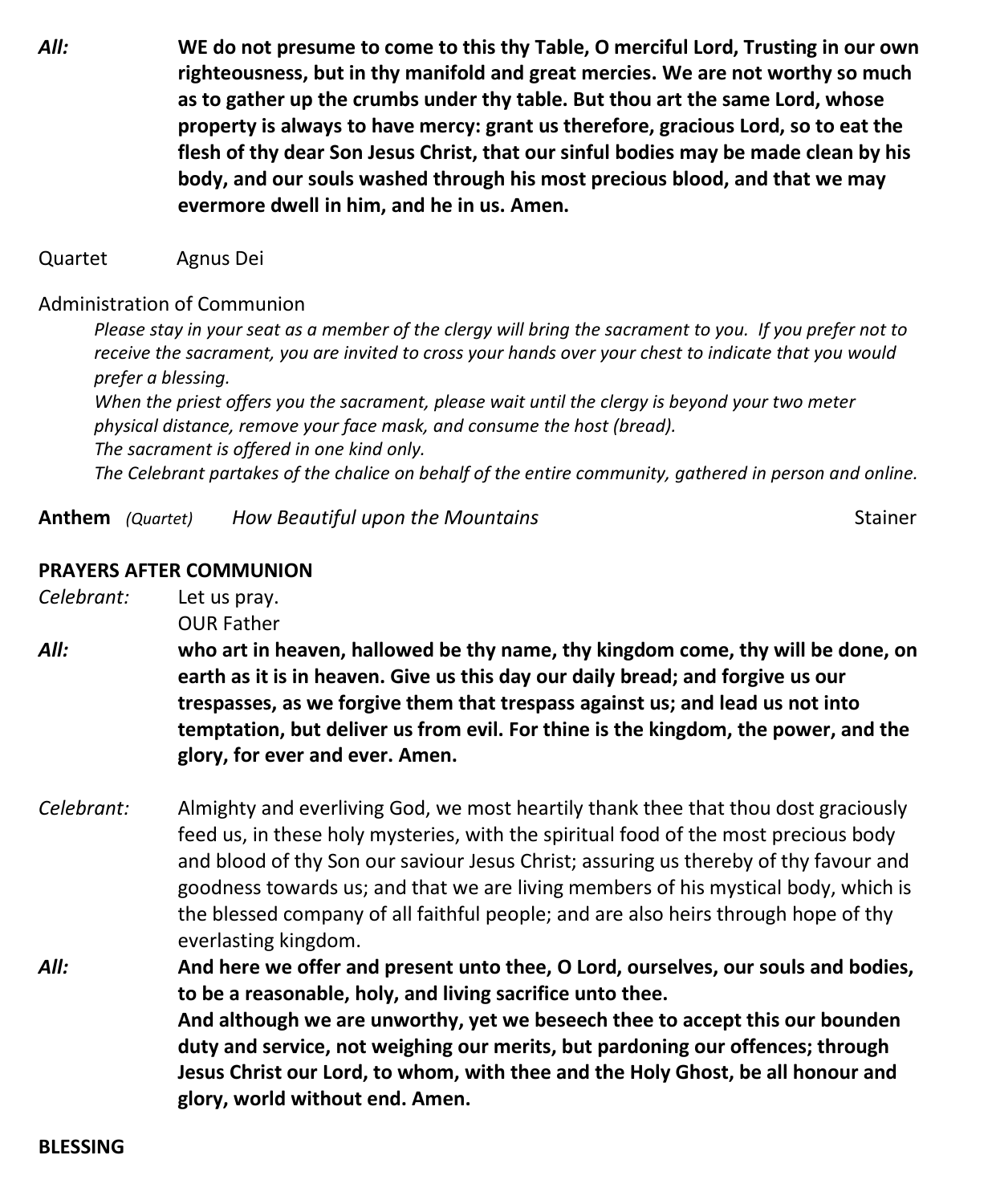#### *We ask that you remain in your seats and wait*

*for a Sidesperson to signal to you that is safe to exit the building. In order to maintain safe physical distance it is important to follow the direction of the Sidesperson. Please exit the building through the south door on Henderson Street (accessible doors).*

*Thank you for your participation today. We hope that you feel safe, connected to others, and spiritually grounded.*

|                          | Thanksgiving to God for lives lived and lives loved.    |
|--------------------------|---------------------------------------------------------|
|                          | Flowers are given to the glory of God,                  |
|                          | in loving memory of                                     |
| Grace and Ernest Watkins | the gift of their daughter, Gwyneth                     |
| Ned Hanson               | the gift of his wife, Elizabeth                         |
| Bill                     | from his brother, Norman Morris                         |
| Christine                | from her aunt, Heather Morris                           |
|                          | Thanksgiving to God for one another.                    |
|                          | Flowers are given to the glory of God in celebration of |
|                          |                                                         |

*Stan and Elizabeth Litch's wedding anniversary.*

If you would like flowers in memory of loved ones or to celebrate an occasion please contact Elaine Dightam at elaine.dightam@gmail.com

Organist: Jurgen Petrenko

Rector: The Rev'd Paul J. Walker [rector.stjohnselora@gmail.com](mailto:rector.stjohnselora@gmail.com) Curate: The Rev'd Judy Steers [curate.stjohnselora@gmail.com](mailto:curate.stjohnselora@gmail.com) Director of Music: John Wiens [music.stjohnselora@gmail.com](mailto:music.stjohnselora@gmail.com)

You can call any one of us at 519-846-5911.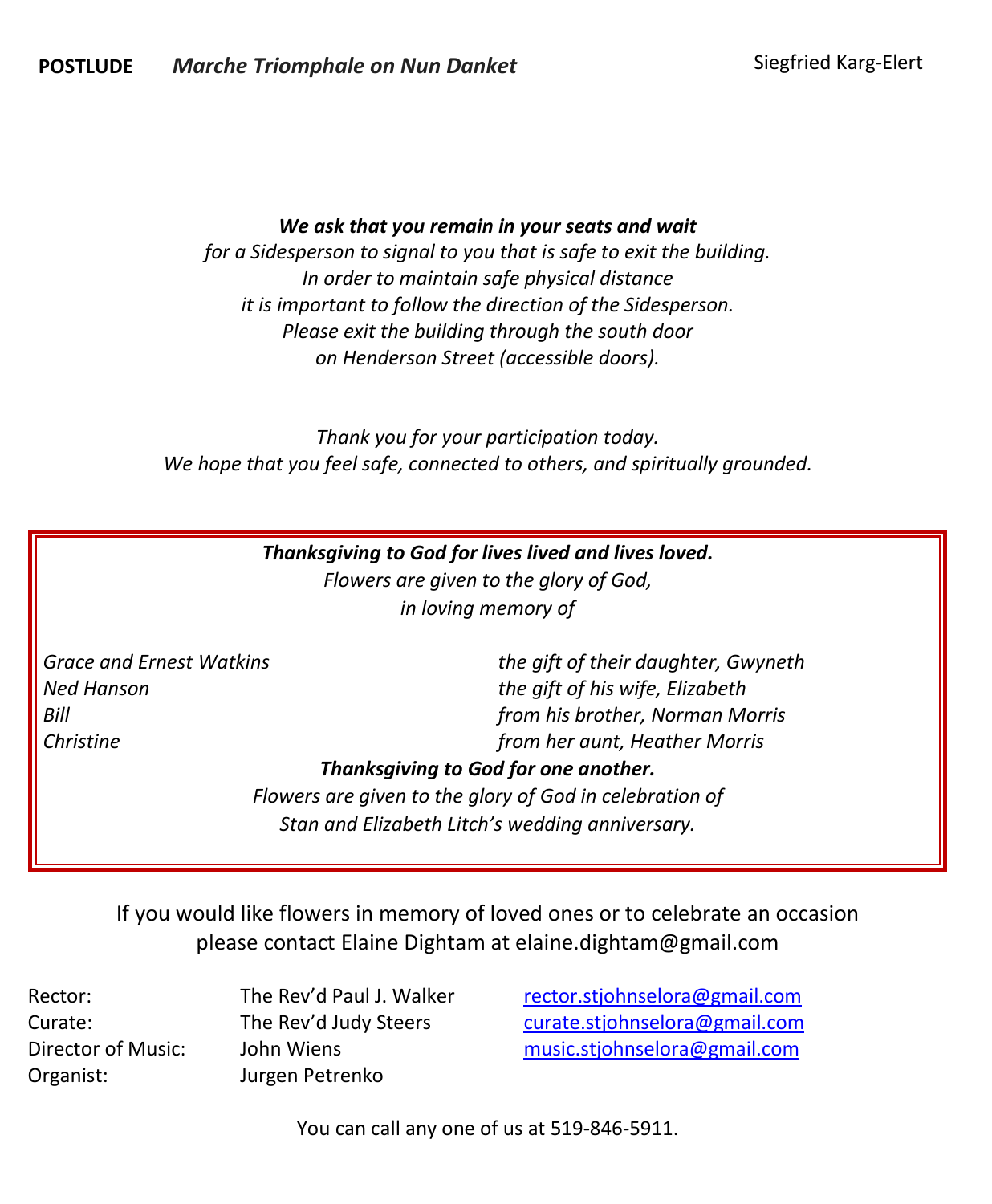| Sidespeople       | Walter Langford, Chris Rynberk, Doug Wilson              |
|-------------------|----------------------------------------------------------|
| Reader            | <b>Bob Cooper</b>                                        |
| Server            | Thomas Littlewood                                        |
| Quartet           | Kate Walsh, Heather Fleming, Quade Nielsen, Luke MacLean |
| Video Technicians | Rod Murray, Steve Hornett                                |

# **Announcements for October 11, 2020**

#### **Join Us**

You are invited to join in the Coffee Hour today at 1:30 on Zoom. Please ask one of the clergy for the link.

#### **Today's Service**

Today's service is livestreamed to the St. John's Elora YouTube Channel and posted on Facebook. The Order of Service, the full text of the Sermon, and a link to the video are posted on our website under "Current Sunday Service."

#### **Registering to Attend an In-Person Liturgy:**

To satisfy the need to answer screening questions, and to help us plan, Registration is required each week to attend an in-person liturgy.

You can register online at [www.stjohnselora.ca](http://www.stjohnselora.ca/) before Friday at 6pm; or you can call and leave a message at the Parish Centre 519-846-5911 before Wednesday at noon.

If you have any questions about your reservation, please contact Thomas at

[reservations.stjohnselora@gmail.com](mailto:reservations.stjohnselora@gmail.com)

PLEASE check your Inbox or Junk Box for a confirmation email from [noreply.datariverhosting.com](http://noreply.datariverhosting.com/)

#### **St. John's Liturgy Online**

Each week we learn new things to improve the experience for our online congregation on Sundays' service.

Our plan is to purchase some mobile mics for the clergy to wear to improve the audio quality on the livestream broadcast.

This week Morning Prayer will be available online on Wednesday by 8am.